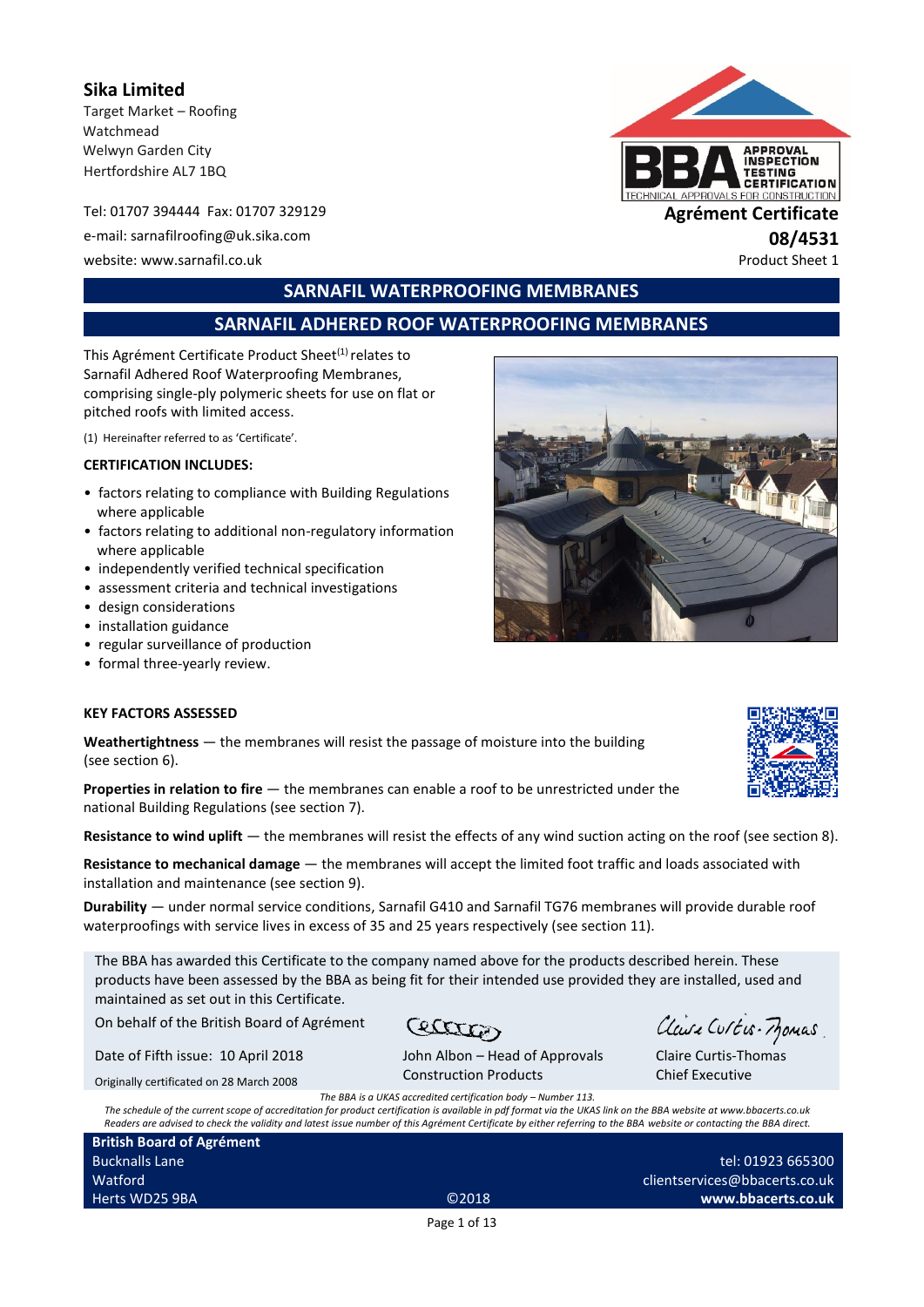# **Regulations**

In the opinion of the BBA, Sarnafil Adhered Roof Waterproofing Membranes, if installed, used and maintained in accordance with this Certificate, can satisfy or contribute to satisfying the relevant requirements of the following Building Regulations (the presence of a UK map indicates that the subject is related to the Building Regulations in the region or regions of the UK depicted):

|                                             |                         | The Building Regulations 2010 (England and Wales) (as amended)                                                                                                                                                                                                                                                                                                                                                                 |  |  |  |
|---------------------------------------------|-------------------------|--------------------------------------------------------------------------------------------------------------------------------------------------------------------------------------------------------------------------------------------------------------------------------------------------------------------------------------------------------------------------------------------------------------------------------|--|--|--|
| <b>Requirement:</b><br>Comment:             | B4(2)                   | <b>External fire spread</b><br>The use of the products in a suitable roof specification can be unrestricted under this<br>Requirement. See section 7 of this Certificate.                                                                                                                                                                                                                                                      |  |  |  |
| <b>Requirement:</b><br>Comment:             | C2(b)                   | <b>Resistance to moisture</b><br>The products, including joints, will enable a roof to satisfy this Requirement. See section<br>6.1 of this Certificate.                                                                                                                                                                                                                                                                       |  |  |  |
| <b>Regulation:</b>                          | $\overline{\mathbf{z}}$ | <b>Materials and workmanship</b>                                                                                                                                                                                                                                                                                                                                                                                               |  |  |  |
| Comment:                                    |                         | The products are acceptable. See section 11 and the Installation part of this Certificate.                                                                                                                                                                                                                                                                                                                                     |  |  |  |
|                                             |                         | The Building (Scotland) Regulations 2004 (as amended)                                                                                                                                                                                                                                                                                                                                                                          |  |  |  |
| <b>Regulation:</b><br>Comment:              | 8(1)(2)                 | Durability, workmanship and fitness of materials<br>The use of the products satisfies the requirements of this Regulation. See sections 10 and<br>11 and the Installation part of this Certificate.                                                                                                                                                                                                                            |  |  |  |
| <b>Regulation:</b><br>Standard:<br>Comment: | 9<br>2.8                | <b>Building standards applicable to construction</b><br>Spread from neighbouring buildings<br>When used in a suitable roof specification, the products are classified as having low<br>vulnerability under clause 2.8. $1^{(1)(2)}$ of this Standard and will enable a roof to be<br>unrestricted under this Standard, with reference to clauses $2.8.1^{(1)(2)}$ and $2.8.2^{(1)(2)}$ . See<br>section 7 of this Certificate. |  |  |  |
| Standard:<br>Comment:                       | 3.10                    | Precipitation<br>The products, including joints, will enable a roof to satisfy the requirements of this<br>Standard, with reference to clauses 3.10.1 $(1)(2)$ and 3.10.7 $(1)(2)$ . See section 6.1 of this<br>Certificate.                                                                                                                                                                                                   |  |  |  |
| Standard:<br>Comment:                       | 7.1(a)(b)               | Statement of sustainability<br>The products can contribute to meeting the relevant requirements of Regulation 9,<br>Standards 1 to 6 and therefore will contribute to a construction meeting a bronze level<br>of sustainability as defined in this Standard.                                                                                                                                                                  |  |  |  |
| <b>Regulation:</b><br>Comment:              | 12                      | <b>Building standards applicable to conversions</b><br>Comments in relation to the products under Regulation 9, Standards 1 to 6 also apply to<br>this Regulation, with reference to clause 0.12.1 <sup>(1)(2)</sup> and Schedule $6^{(1)(2)}$ .<br>(1) Technical Handbook (Domestic).                                                                                                                                         |  |  |  |
|                                             |                         | (2) Technical Handbook (Non-Domestic).                                                                                                                                                                                                                                                                                                                                                                                         |  |  |  |
|                                             |                         | The Building Regulations (Northern Ireland) 2012 (as amended)                                                                                                                                                                                                                                                                                                                                                                  |  |  |  |
| <b>Regulation:</b>                          | 23(a)(i)                | <b>Fitness of materials and workmanship</b>                                                                                                                                                                                                                                                                                                                                                                                    |  |  |  |
| Comment:                                    | (iii)(b)(i)             | The products are acceptable. See section 11 and the Installation part of this Certificate.                                                                                                                                                                                                                                                                                                                                     |  |  |  |
| <b>Regulation:</b><br>Comment:              | 28(b)                   | <b>Resistance to moisture and weather</b><br>The products, including joints, will enable a roof to satisfy the requirements of this                                                                                                                                                                                                                                                                                            |  |  |  |

Regulation. See section 6.1 of this Certificate.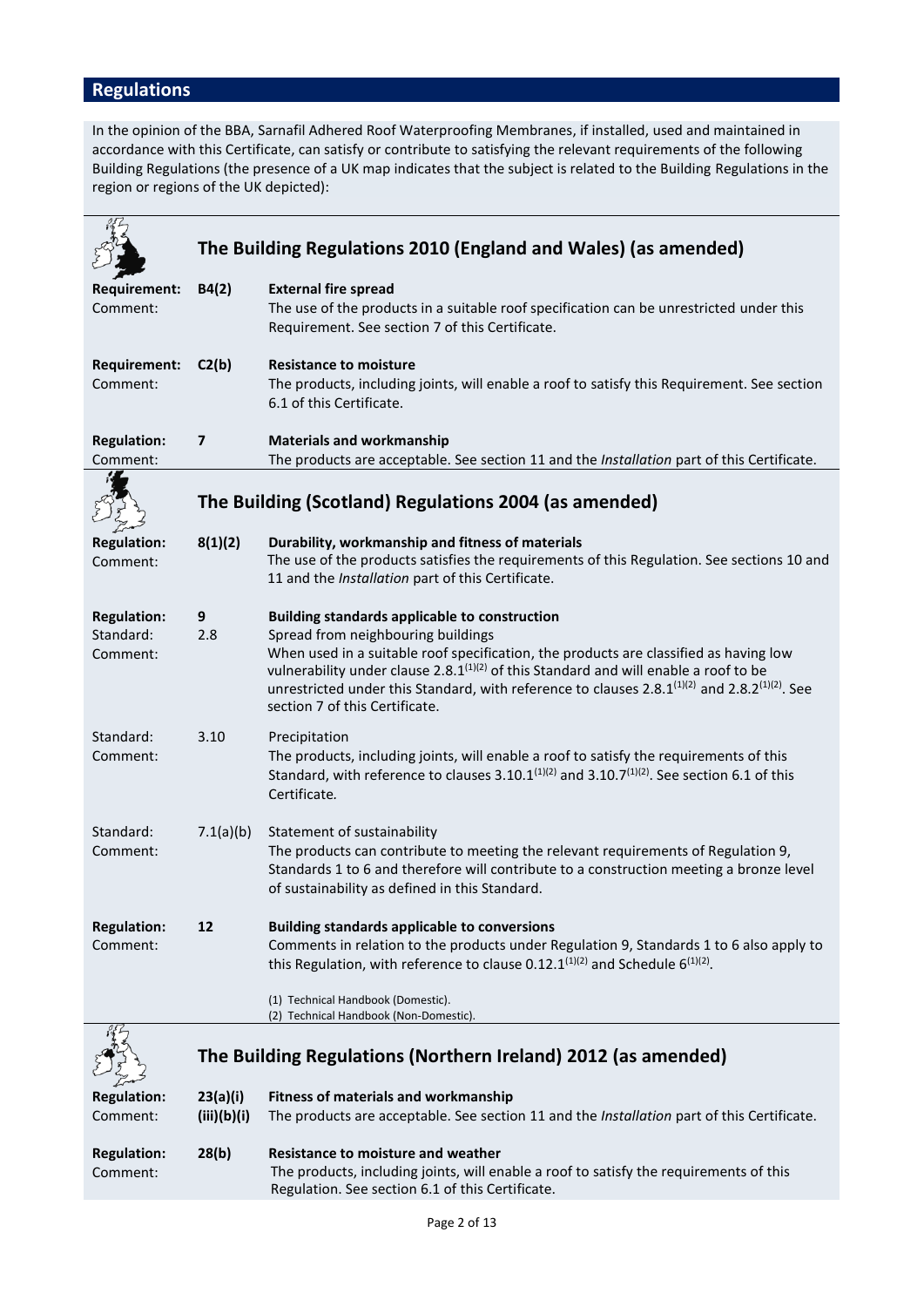| <b>Regulation:</b> | 36(b) | <b>External fire spread</b>                                                             |
|--------------------|-------|-----------------------------------------------------------------------------------------|
| Comment:           |       | The use of the products in a suitable roof specification can be unrestricted under this |
|                    |       | Requirement. See section 7 of this Certificate.                                         |

## **Construction (Design and Management) Regulations 2015 Construction (Design and Management) Regulations (Northern Ireland) 2016**

Information in this Certificate may assist the client, designer (including Principal Designer) and contractor (including Principal Contractor) to address their obligations under these Regulations.

See sections: 1 *Description* (1.2) and 3 *Delivery and site handling* (3.3) of this Certificate

#### **Additional Information**

#### **NHBC Standards 2018**

In the opinion of the BBA, Sarnafil Adhered Roof Waterproofing Membranes, if installed, used and maintained in accordance with this Certificate, can satisfy or contribute to satisfying the relevant requirements in relation to *NHBC Standards*, Part 7 *Roofs*, Chapter 7.1 *Flat roofs and balconies.*

### **CE marking**

The Certificate holder has taken the responsibility of CE marking the products, in accordance with harmonised European Standard BS EN 13956 : 2012. An asterisk (\*) appearing in this Certificate indicates that data shown are given in the manufacturer's Declaration of Performance.

#### **Registered Contractors Scheme**(1)

The Certificate holder operates a Registered Contractors Scheme for these products under which contractors are trained, registered and regularly reviewed by the Certificate holder to demonstrate that they are competent to carry out installation in accordance with this Certificate. Details of Registered Contractors are available from the Certificate holder. Registered Contractors are responsible for each installation of the products they undertake.

(1) The Certificate holder's records relating to their Registered Contractors Scheme will be audited annually by the BBA as part of its programme of surveillance.

#### **Technical Specification**

#### **1 Description**

1.1 Sarnafil Adhered Roof Waterproofing Membranes comprise:

- Sarnafil G410-EL a multi-layer roof waterproofing membrane based on plasticised PVC incorporating UV- and flame-retardant stabilisers and a non-woven glassfibre inlay. The product is available in standard (G410-EL), selfadhesive (G410-EL SA), fleece-backed (G410-ELF) and with a self-adhesive polyester fleece backing (G410-EL FSA)
- Sarnafil TG76 a multi-layer synthetic roof waterproofing membrane based on flexible polyolefins (FPO) with a non-woven glassfibre inlay.

1.2 The membranes are manufactured to the nominal characteristics given in Tables 1 and 2.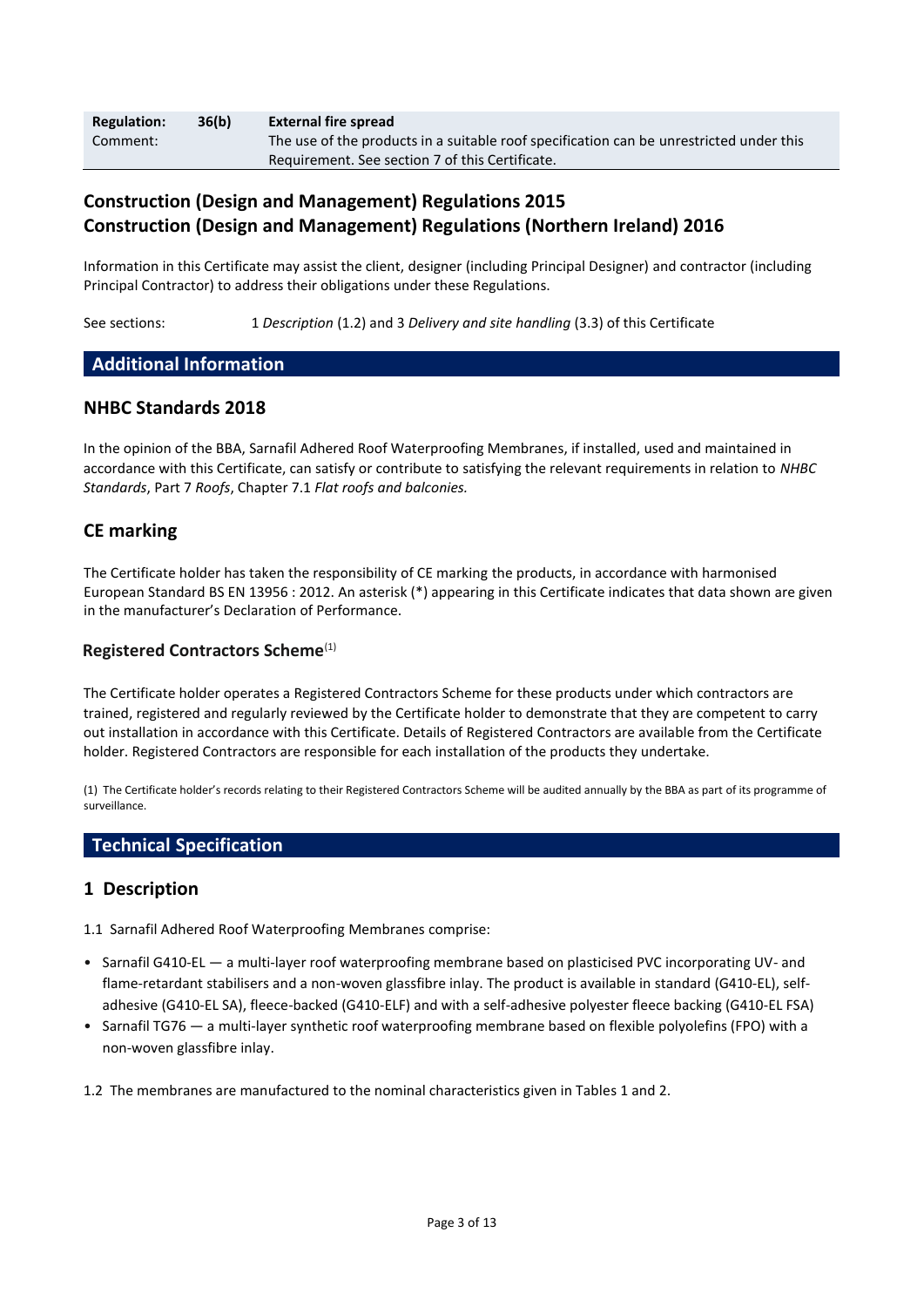## *Table 1 Nominal characteristics — Sarnafil G410-EL membranes*

| <b>Characteristics</b>                                               | Sarnafil G410-EL                                                                         |                          |                          |                          |                          |                          |                        |                          |                          |                          |
|----------------------------------------------------------------------|------------------------------------------------------------------------------------------|--------------------------|--------------------------|--------------------------|--------------------------|--------------------------|------------------------|--------------------------|--------------------------|--------------------------|
| (unit)                                                               | standard G410-EL                                                                         |                          |                          | <b>G410-ELF</b>          |                          |                          |                        | G410-EL FSA              | <b>G410- EL SA</b>       |                          |
| Thickness* (mm)                                                      | 1.2                                                                                      | 1.5                      | 1.8                      | 2.0                      | 1.2                      | 1.5                      | 1.8                    | 2.0                      | 1.5                      | 1.5                      |
| Roll length (m)                                                      | 20                                                                                       | 20                       | 15                       | 15                       | 20                       | 15                       | 15                     | 15                       | 15                       | 15                       |
| Roll width (m)                                                       | 2.3                                                                                      | 2.3                      | 2.3                      | 2.3                      | $\overline{2}$           | $\overline{2}$           | $\overline{2}$         | $\overline{2}$           | $\overline{2}$           | $\overline{2}$           |
| Mass per unit area                                                   | 1.6                                                                                      | 2.0                      | 2.3                      | 2.6                      | 1.9                      | 2.3                      | 2.7                    | 3.1                      | 2.0                      | 2.7                      |
| Colour<br>upper face<br>lower face                                   | A range of colours is available<br>Lead grey as<br>Light grey as<br>standard<br>standard |                          |                          |                          |                          |                          |                        |                          |                          |                          |
| Tensile stress*<br>(N per mm $^{-2}$ )<br>longitudinal<br>transverse | $\geq 9.5$<br>$\geq 9.0$                                                                 | $\geq 10$<br>$\geq 9.0$  | $\geq 10$<br>$\geq 9.0$  | $\geq 10$<br>$\geq 9.0$  | $\qquad \qquad$          |                          |                        |                          |                          |                          |
| Elongation* (%)<br>longitudinal<br>transverse                        | $\geq$ 200<br>$\geq$ 180                                                                 | $\geq$ 200<br>$\geq$ 180 | $\geq$ 230<br>$\geq$ 210 | $\geq$ 230<br>$\geq$ 210 | $\overline{\phantom{0}}$ |                          | —                      |                          |                          |                          |
| Tensile strength*<br>(N per 50 mm)<br>longitudinal<br>transverse     |                                                                                          |                          |                          |                          | $\geq 650$<br>$\geq 650$ | $\geq 700$<br>$\geq 700$ | $\geq$ 750<br>>750     | $\geq$ 750<br>$\geq 750$ | $\geq 600$<br>$\geq 600$ | $\geq 700$<br>$\geq 700$ |
| Elongation* (%)<br>longitudinal<br>transverse                        |                                                                                          |                          |                          |                          | $\geq 65$<br>$\geq 65$   | $\geq 65$<br>$\geq 65$   | $\geq 65$<br>$\geq 65$ | $\geq 65$<br>$\geq 65$   | $\geq 300$<br>$\geq 300$ | $\geq 65$<br>$\geq 65$   |
| Joint peel resistance*<br>$(N.50 \text{ mm}^{-1})$                   | $\geq$ 300                                                                               | $\geq$ 300               | $\geq 300$               | $\geq$ 300               | $\geq$ 300               | $\geq$ 300               | $\geq$ 300             | $\geq$ 300               | $\geq$ 300               | $\geq$ 300               |
| Joint shear<br>resistance*<br>$(N.50 \text{ mm}^{-1})$               | ≥600                                                                                     | $\geq 600$               | $\geq 600$               | $\geq 600$               | $\geq 600$               | $\geq 600$               | $\geq 600$             | $\geq 600$               | $\geq 600$               | $\geq 600$               |
| Foldability at low<br>temperature (°C)                               | $\leq -25$                                                                               | $\leq -25$               | $\leq -25$               | $\leq -25$               | $\leq -25$               | $\leq -25$               | $\leq -25$             | $\leq -25$               | $\leq -20$               | $\leq -25$               |
| Watertightness*                                                      | Pass                                                                                     | Pass                     | Pass                     | Pass                     | Pass                     | Pass                     | Pass                   | Pass                     | Pass                     | Pass                     |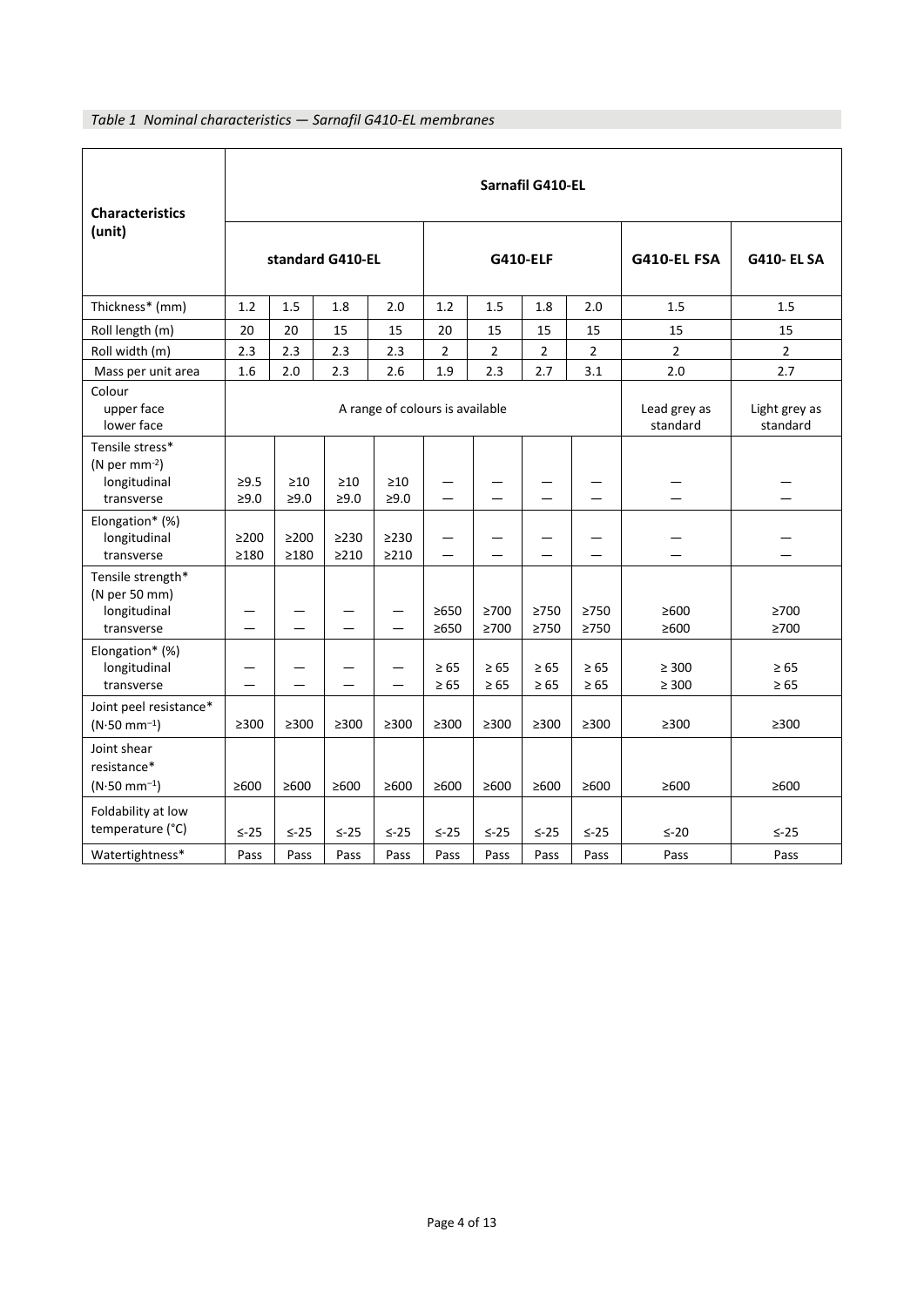| <b>Characteristics (unit)</b>                                    | Sarnafil TG76            |                    |  |  |  |
|------------------------------------------------------------------|--------------------------|--------------------|--|--|--|
| Thickness* (mm)                                                  | 1.2                      | 1.5                |  |  |  |
| Roll length (m)                                                  | 20                       | 20                 |  |  |  |
| Roll width (m)                                                   | $\overline{2}$           | $\overline{2}$     |  |  |  |
| Mass per unit area ( $kg·m-2$ )                                  | 1.5                      | 1.8                |  |  |  |
| Colour<br>upper face<br>lower face                               | Grey as standard         |                    |  |  |  |
| Tensile strength*<br>(N per 50 mm)<br>longitudinal<br>transverse | $\geq 800$<br>$\geq 600$ | ≥800<br>$\geq 600$ |  |  |  |
| Elongation* (%)<br>longitudinal<br>transverse                    | $\geq 50$<br>$\geq 50$   | $\geq 50$<br>>50   |  |  |  |
| Joint peel resistance*<br>$(N.50 \text{ mm}^{-1})$               | $\geq$ 300               | $\geq$ 300         |  |  |  |
| Joint shear resistance*<br>$(N.50 \text{ mm}^{-1})$              | $\geq$ 500               | $\geq$ 500         |  |  |  |
| Foldability at low temperature<br>$(^{\circ}C)$                  | $\leq -30$               | $\leq$ -30         |  |  |  |
| Watertightness*                                                  | Pass                     | Pass               |  |  |  |

1.3 Ancillary items necessary for installation of the products and included in this assessment are:

- Sarnacol 2170 adhesive for bonding G410 membranes to the substrate
- Sarnacol 2142S adhesive for bonding G410-ELF and TG76 membranes to the substrate
- Sarnacol 2172 Spray adhesive for bonding G410 membranes to the substrate
- Primer 600 for use on PIR insulation boards, OSB and insulated metal sandwich panels
- Primer 610 spray primer for use on PIR insulation boards, plywood, OSB and insulated metal sandwich panels.

1.4 Other items or components which may be used with the products, but which are outside the scope of this Certificate, are:

- Sarnacol 2162 a one-component polyurethane adhesive for bonding insulation boards
- Sarnafil T Clean a cleaning agent for the TG76 membrane
- Sika C-250 Spray adhesive for bonding insulation boards
- Sarnafil G445 a protection sheet for G410 membranes
- Sarnafil T Prep a seam preparation for use prior to hot-air welding Sarnafil TG76 membrane and degreasing metal
- SarnaVap 500E, 1000E and 2000E polyethylene vapour control layers (VCLs)
- SarnaVap 5000E SA a self-adhered, bituminous VCL
- SarnaVap HD SA a self-adhered bituminous VCL
- SarnaTred Walkway Pads for roof maintenance/access
- Sarnatherm a range of thermal insulations comprising rigid urethane foam, expanded polystyrene and extruded polystyrene.

## **2 Manufacture**

2.1 The products are manufactured by extrusion coating plasticised PVC and FPO into sheets. The sheets are then reinforced with a scrim in between.

2.2 As part of the assessment and ongoing surveillance of product quality, the BBA has:

• agreed with the manufacturer the quality control procedures and product testing to be undertaken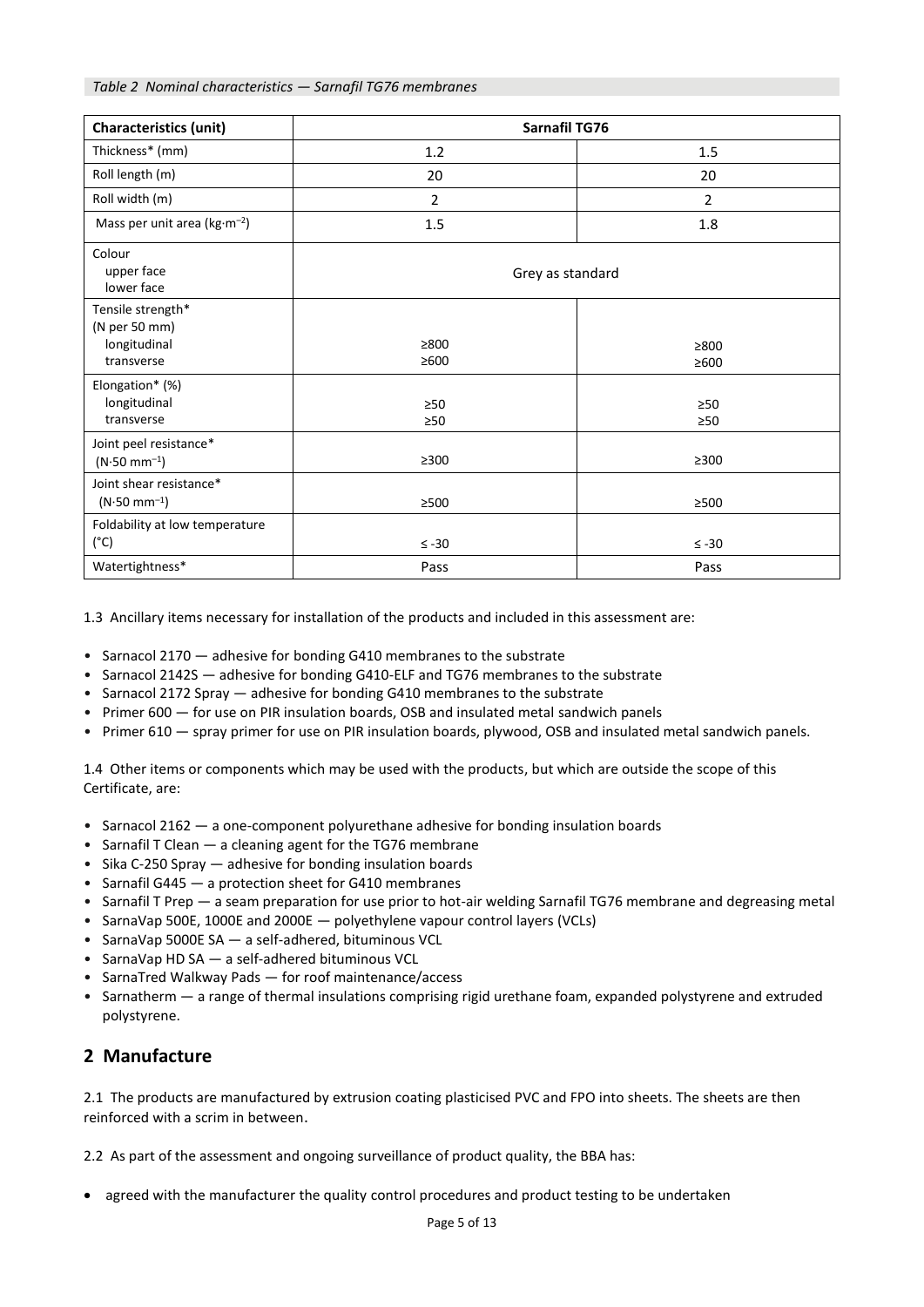- assessed and agreed the quality control operated over batches of incoming materials
- monitored the production process and verified that it is in accordance with the documented process
- evaluated the process for management of nonconformities
- checked that equipment has been properly tested and calibrated
- undertaken to carry out the above measures on a regular basis through a surveillance process, to verify that the specifications and quality control operated by the manufacturer are being maintained.

2.3 The management system of Sika Limited has been assessed and registered as meeting the requirements of EN ISO 9001 : 2008 and EN ISO 14001 : 2004 by SQS (Certificate 31982).

2.4 The products are manufactured in Switzerland and marketed in the UK by the Certificate holder.

## **3 Delivery and site handling**

3.1 The products are delivered to site in rolls packaged in polythene bearing a label with product identification, stock number, lot number, bulk roll number, area, date code and the BBA logo incorporating the number of this Certificate.

3.2 Rolls should be stored in a cool, dry area on a clean, level surface, and kept under cover. They should only be unwrapped from packaging at the time of installation and unused membrane should be returned to its packaging until required.

3.3 The Certificate holder has taken the responsibility of classifying and labelling the products under the *CLP Regulation (EC) No 1272/2008 on the classification, labelling and packaging of substances and mixtures*. Users must refer to the relevant Safety Data Sheets.

#### **Assessment and Technical Investigations**

The following is a summary of the assessment and technical investigations carried out on Sarnafil Adhered Roof Waterproofing Membranes.

#### **Design Considerations**

#### **4 Use**

4.1 Sarnafil Adhered Roof Waterproofing Membranes are satisfactory for use as adhered waterproofing installations on flat and pitched roofs with limited access.

4.2 Limited access roofs are defined for the purpose of this Certificate as those subjected only to pedestrian traffic for maintenance of the roof covering, cleaning of gutters etc. Where traffic in excess of this is envisaged, additional protection to the membrane must be provided (see section 9).

4.3 Flat roofs are defined for the purpose of this Certificate as those having a minimum finished fall of 1:80. Pitched roofs are defined for the purpose of this Certificate as those having a fall greater than 1:6 or 10°. For design purposes, twice the minimum finished fall should be assumed, unless a detailed analysis of the roof is available, including overall and local deflection and direction of falls etc.

4.4 Decks to which the membranes are to be applied must comply with the relevant requirements of BS 6229 : 2003 or BS 8217 : 2005 and, where appropriate, *NHBC Standards* 2018, Chapter 7.1.

4.5 Insulation materials to be used in conjunction with the membranes must be in accordance with the Certificate holder's instructions and be:

- as described in the relevant clauses of BS 8217 : 2005, or
- the subject of a current BBA Certificate and be used in accordance with, and within the scope of, that Certificate, or
- included in the Certificate holder's *Adhered Systems Insulation List*. The insulation must be attached independently to the substrate.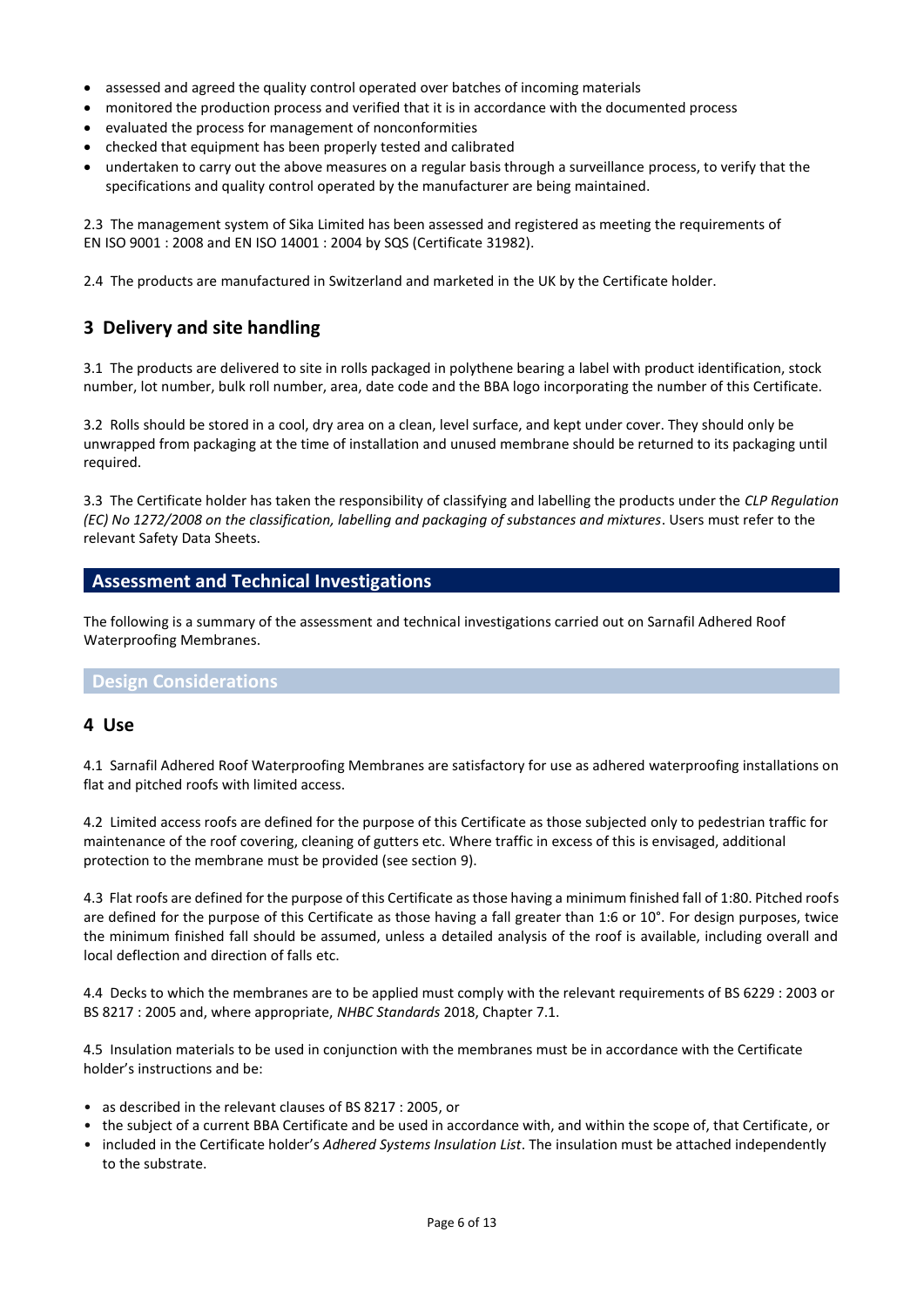4.6 Sarnafil G410 membrane must not be laid directly onto expanded polystyrene or on timber substrates impregnated with substances containing solvents or oil (eg oil-based preservatives), and can be adversely affected by contact with bituminous or coal tar products, or polystyrene insulation boards. In these situations the fleece-backed membrane or a suitable separation layer must be used. Where doubt arises, the advice of the Certificate holder should be sought.

## **5 Practicability of installation**

The membranes should only be installed by members of the Certificate holder's Registered Contractors Scheme (see the *Additional Information* part of this Certificate).

## **6 Weathertightness**



6.1 The membranes, including joints, when completely consolidated, will adequately resist the passage of moisture into the building and enable a roof to comply with the requirements of the national Building Regulations.

6.2 The membranes are impervious to water and will provide a weathertight roof capable of accepting minor structural movement without damage.

## **7 Properties in relation to fire**



7.1 The following systems will be unrestricted by the national Building Regulations:

- an 18 mm thick OSB deck, one layer of SarnaVap 5000E SA VCL, one layer of 100 mm thick PIR insulation and one layer of Sarnafil G410-12EL fully bonded using Sarnacol 2170
- an 18 mm thick OSB deck, one layer of bitumen VCL, one layer of 100 mm PIR insulation and one layer of Sarnafil G410-12EL fully bonded using Sarnacol 2170
- an 18 mm thick OSB deck, one layer of SarnaVap 500E VCL, one layer of 150 mm thick EPS insulation and one layer of Sarnafil G410-12EL fully bonded using Sarnacol 2142S
- an 18 mm thick OSB deck, one layer of SarnaVap 5000E SA VCL, one layer of 100 mm thick PIR insulation and one layer of Sarnafil G410-12EL fully bonded using Sarnacol 2170
- an 18 mm thick plywood deck and one layer of Sarnafil G410-12EL fully bonded using Sarnacol 2170
- an 18 mm thick OSB deck, one layer of SarnaVap 5000E SA VCL, one layer of 100 mm PIR insulation and one layer of Sarnafil G410-12ELF fully bonded using Sarnacol 2142S
- an 18 mm thick plywood deck, one layer of bitumen VCL, one layer of 75 mm thick mineral wool insulation and one layer of polyester fleece-backed Sarnafil TG76 fully bonded using Sarnacol 2142S
- an 18 mm thick plywood deck, one layer of bitumen VCL, one layer of 100 mm thick PIR insulation and one layer of polyester fleece-backed Sarnafil TG76 fully bonded using Sarnacol 2142S
- an 18 mm thick plywood deck, one layer of Sarnavap 500E VCL, one layer of 100 mm thick PIR insulation board primed with Primer 600, and one layer of Sarnafil G410-15EL FSA
- an 18 mm thick plywood deck, one layer of SarnaVap 5000E SA VCL, one layer of 120 mm thick tissue-faced PIR Insulation board, and one layer of Sarnafil G410-12EL fully bonded with Sarnacol 2172
- an 18 mm thick plywood deck, one layer of Sarnavap 500E VCL, one layer of 120 mm thick PIR Insulation board, and one layer of Sarnafil G410-15EL SA.

7.2 When tested and classified in accordance with EN 13501-5 : 2005, the following systems achieved a BROOF  $t(4)$ classification:

- an 18 mm thick plywood deck, one layer of Sarnavap 500E VCL, one layer of 100 mm thick PIR insulation board primed with Primer 600, and one layer of Sarnafil G410-15EL FSA
- an 18 mm thick plywood deck, one layer of SarnaVap 5000E SA VCL, one layer of 120 mm thick tissue-faced PIR Insulation board, and one layer of Sarnafil G410-12EL fully bonded with Sarnacol 2172
- an 18 mm thick plywood deck, one layer of Sarnavap 500E VCL, one layer of 120 mm thick PIR Insulation board, and one layer of Sarnafil G410-15EL SA.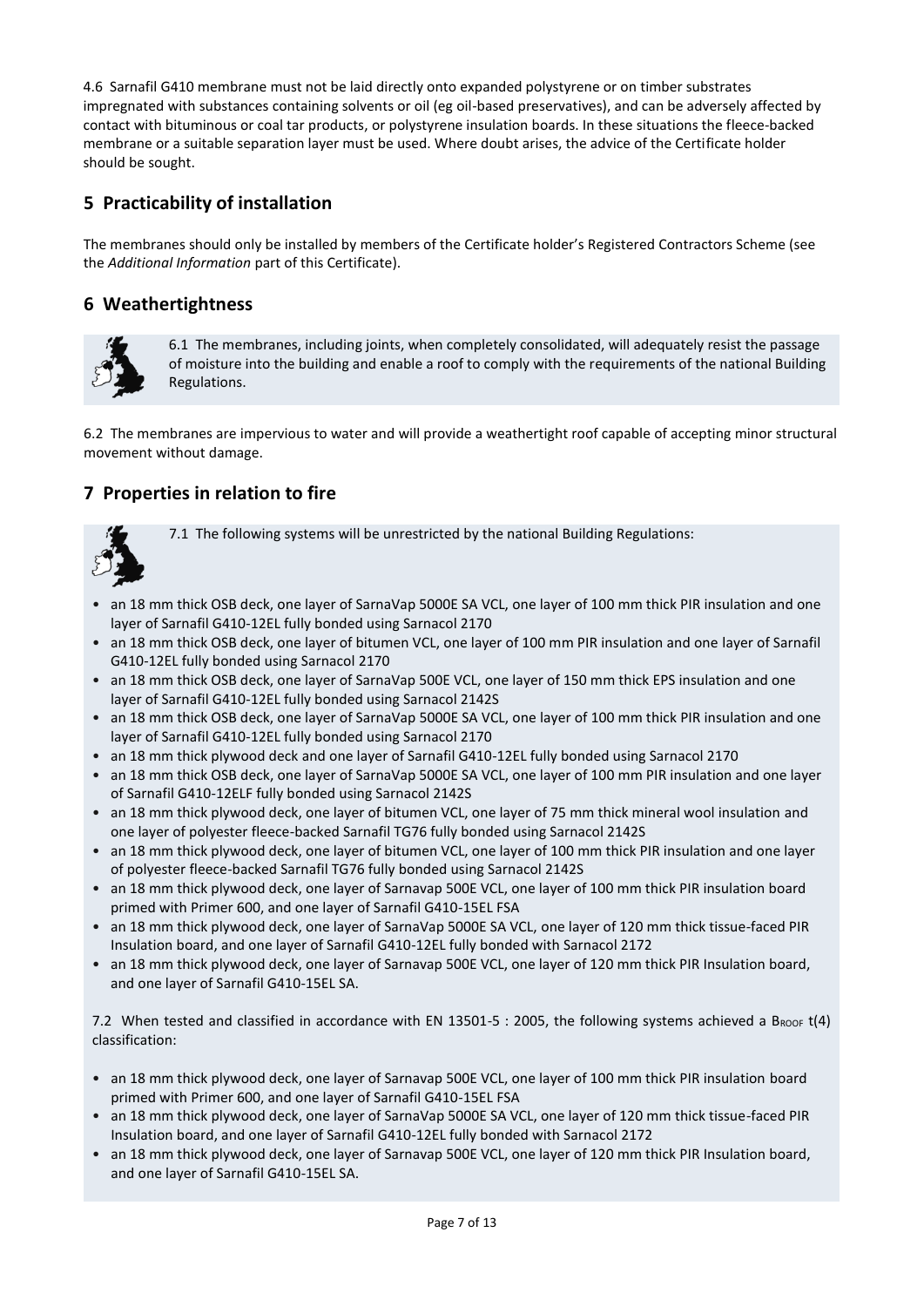7.3 The designation of other specifications (eg on combustible substrates) should be confirmed by:

*England and Wales* **—** test or assessment in accordance with Approved Document B, Appendix A, Clause A1 *Scotland* **—** test to conform to Mandatory Standard 2.8, clauses 2.8.1 and 2.8.2 *Northern Ireland* **—** test or assessment by a UKAS-accredited laboratory or an independent consultant with appropriate experience.

## **8 Resistance to wind uplift**

The adhesion of the membranes will be limited by the cohesive strength of the substrate. On substrates with high cohesive strength, the adhesion of the membranes or of a fleece-backed version of the membranes is sufficient to resist the effect of wind suction, thermal cycling or minor structural movements likely to occur in service. The Certificate holder assumes liability for the calculations for the adhered system and provides a project specific design service which takes into account all the relevant information supplied.

### **9 Resistance to mechanical damage**

The membranes can accept the limited foot traffic and light concentrated loads associated with installation and maintenance. Reasonable care should be taken to avoid puncture by sharp objects or concentrated loads. Where traffic in excess of this is envisaged, such as for maintenance of lift equipment, a walkway should be provided using SarnaTred Walkway Pads or concrete slabs on paving support pads.

### **10 Maintenance**



10.1 The products must be the subject of annual inspections and maintenance to ensure continued performance. Exposed membrane must be free from the build-up of silt, unwanted vegetation and other debris.

10.2 A planned maintenance cycle, including inspections by the Certificate holder at minimum intervals of five years, should be introduced if an extended service life is required. The Certificate holder can advise on methods of extending the service life. This could include the use of thicker membranes, specific maintenance requirements or localised replacement and repair.

10.3 Where damage has occurred, it should be repaired in accordance with section 16 and the Certificate holder's instructions.

## **11 Durability**



11.1 The durability of all roofing materials is dependent on the roof design, installation, immediate environment, maintenance and use. Other specific factors assessed by the BBA relating to the durability of individual products include formulation, thickness, and life to first maintenance.

11.2 Sarnafil G410 will have a service life in excess of 35 years and this can be extended to in excess of 40 years with periodic maintenance as stated in section 10.

11.3 Sarnafil TG76 will have a service life in excess of 25 years.

## **12 Reuse and recyclability**

The products comprise polyvinyl chloride, flexible polyolefins, polyester and glass, which can be recycled.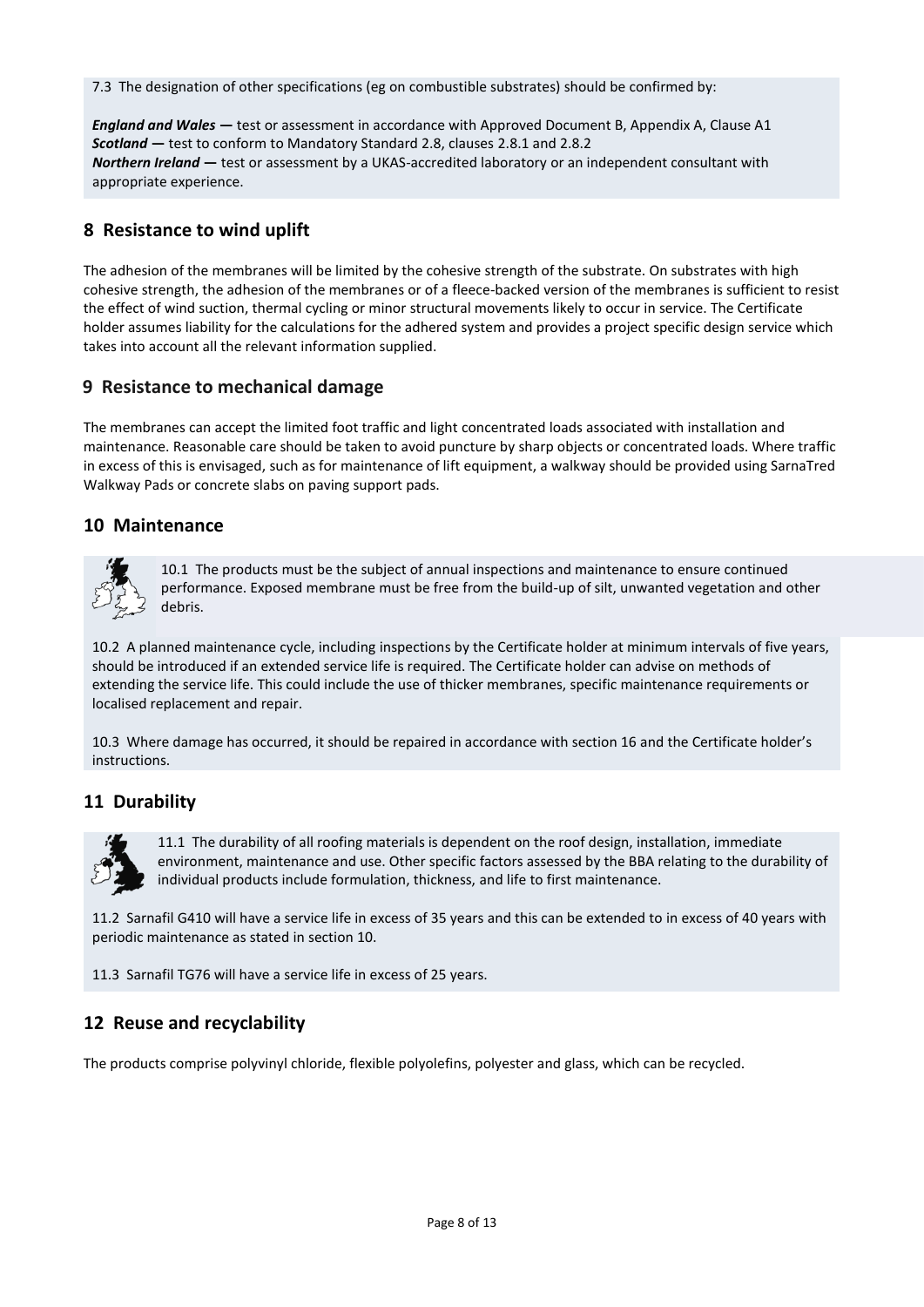## **13 General**

13.1 Installation of Sarnafil Adhered Roof Waterproofing Membranes (see Figure 1) must be carried out by trained and approved installers working in accordance with this Certificate, the relevant clauses of the Certificate holder's instructions and BS 8217 : 2005, BS 8000-0 : 2014 and BS 8000-4 : 1989.



*Figure 1 Typical installation*

13.2 Substrates to which the membranes are to be applied must be sound, dry, clean and free from sharp projections such as nail heads and concrete nibs.

13.3 Installation should not be carried out during wet weather (eg rain, fog or snow) or when the temperature is below 5°C.

#### **14 Procedure**

#### **Sarnafil G410**

14.1 Sarnacol 2170 is applied to the substrate and allowed to dry. The membrane is unrolled onto the surface and approximately one-third of its length folded back to expose the underside. Sarnacol 2170 is applied to the membrane, at a coverage rate of 200 g·m<sup>-2</sup>, and substrate, at a coverage rate of 300 to 800 g·m<sup>-2</sup> depending on texture. When the adhesive has dried, the two adhesive-coated surfaces are brought into contact and the surface of the membrane is rolled with a water-filled roller. This is then repeated over the rest of the sheet.

14.2 When the adhered membrane is used over insulation products, the resistance to wind uplift will be limited by the cohesive strength of the insulation, and the method of attachment. These factors should be taken into account when selecting the insulation material. Insulation boards can be either fully adhered, using Sarnacol 2162 or hot bitumen, or mechanically fastened. Sarnacol 2170 must not be used directly on polystyrene products.

14.3 The membrane is mechanically fixed at the perimeter and then lap jointed.

14.4 Sarnafil G410-ELF can be fully adhered using Sarnacol 2170 or Sarnacol 2142S adhesives, depending upon the substrate.

14.5 When using Sarnacol 2170 adhesive, a primer coat of the adhesive is applied to the substrate and allowed to dry. The membrane is unrolled onto the surface and approximately half of its length folded back to expose the underside. Sarnacol 2170 is applied to the previously primed area. The membrane is immediately unrolled directly onto the wet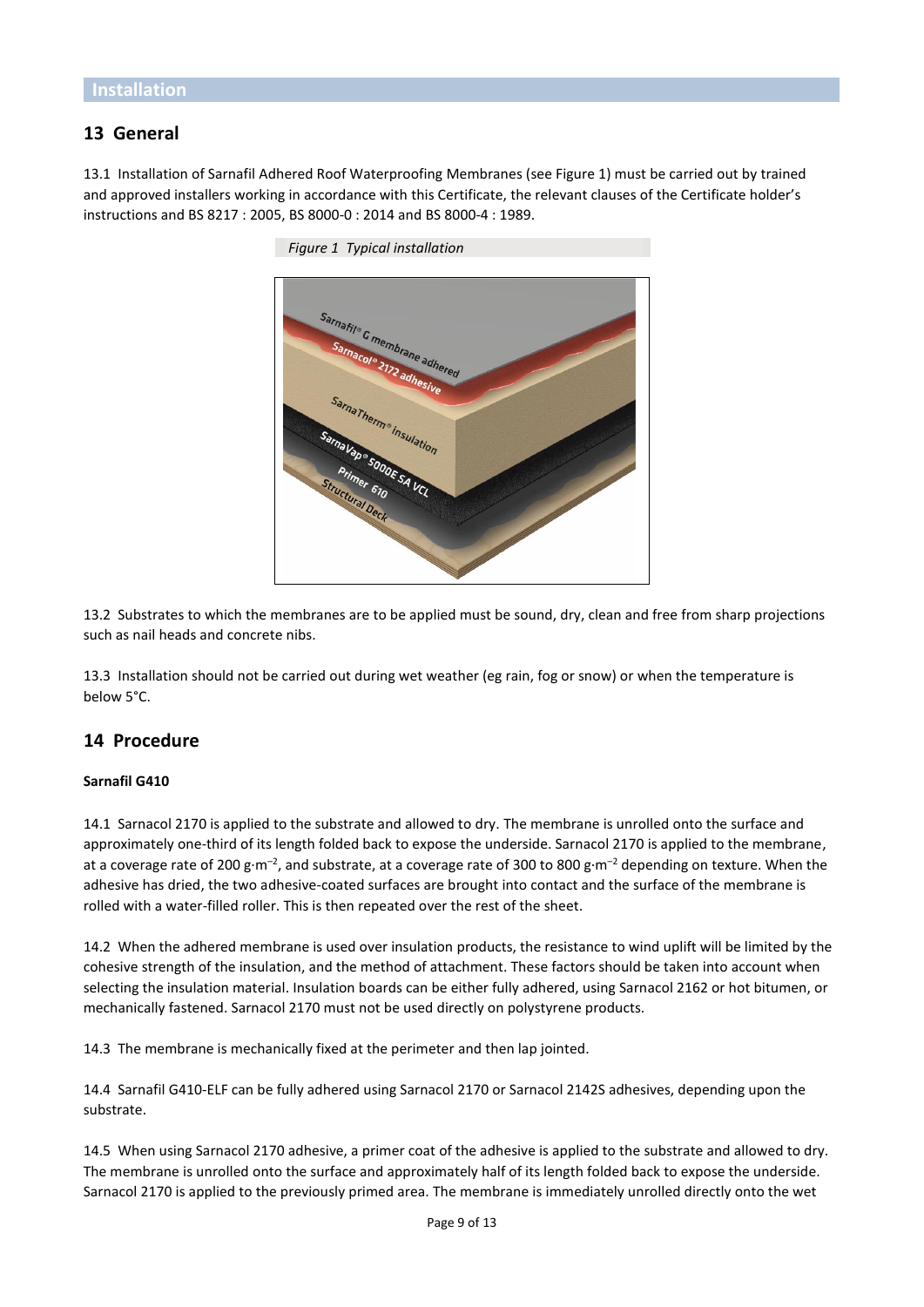adhesive and the surface of the membrane is rolled with a water-filled roller. The other half of the membrane is folded back and the procedure is repeated.

14.6 When using Sarnacol 2142S, the membrane is unrolled onto the substrate and approximately half of its length is rolled back to expose the underside. A coat of Sarnacol 2142S is applied to the substrate, covering only the area where the membrane is to be laid. The membrane is immediately unrolled onto the wet adhesive, ensuring that the weld area is kept adhesive free, and the surface of the membrane is rolled with a water-filled roller. The other half of the membrane is folded back and the procedure repeated.

14.7 When using Sarnacol 2172 adhesive, a primer coat of the adhesive is applied to the substrate and allowed to dry. The membrane is unrolled onto the surface and approximately half of its length folded back to expose the underside. Sarnacol 2172 is applied to the underside of the membrane. Once the adhesive is tacky, the membrane is laid on the substrate and pressed down with a heavy roller. The other half of the membrane is folded back and the procedure repeated.

14.8 When using Sarnafil G410-EL FSA and G410-EL SA membranes, the substrate is cleaned if required and the membrane is unrolled and laid in position. The substrate may require preparing with Primer 600 or Primer 610. The protective liner is removed from the self-adhesive backing and the surface of the membrane is brushed with a broom for full contact with the substrate. The surface is then pressed down with a roller of approximately 50 kg in weight to ensure full surface bond to the substrate. Adjoining sheets are overlapped by 60 mm. Seams overlaps are welded by hot air (see section 15).

#### **Sarnafil TG76**

14.9 Sarnafil TG76 is unrolled onto the substrate and approximately half its length rolled back to expose the underside.

14.10 A coat of Sarnacol 2142S is applied to the substrate, covering only one area where the membrane is to be laid.

14.11 The membrane is immediately unrolled onto the wet adhesive, ensuring that the weld area is kept adhesive free, and the surface of the membrane is rolled with a water-filled roller. The other half of the membrane is folded back and the procedure repeated.

#### **15 Jointing and flashing**

15.1 Jointing is achieved by hot-air welding with the temperature set in accordance with the Certificate holder's instructions.

15.2 The welding area must be dry and clean. If the membrane in the welding area is oxidised, owing to prolonged outdoor exposure, or contaminated, it must be cleaned in the prescribed manner. When installing Sarnafil TG76 only, Sarnafil T Prep should be allowed to totally flash off prior to welding.

15.3 The welded width of the joint must be a minimum of 25 mm. Care must be taken to ensure that overheating of the membrane does not occur, as scorching and carbonisation of the membrane will result.

15.4 The seam must be tested with a suitable metal probe and any weakness immediately repaired.

15.5 Flashing and detailing are formed in accordance with the Certificate holder's instructions.

#### **16 Repair**

Any damage must be repaired by cleaning the affected area and applying a patch, as described in the Certificate holder's instructions.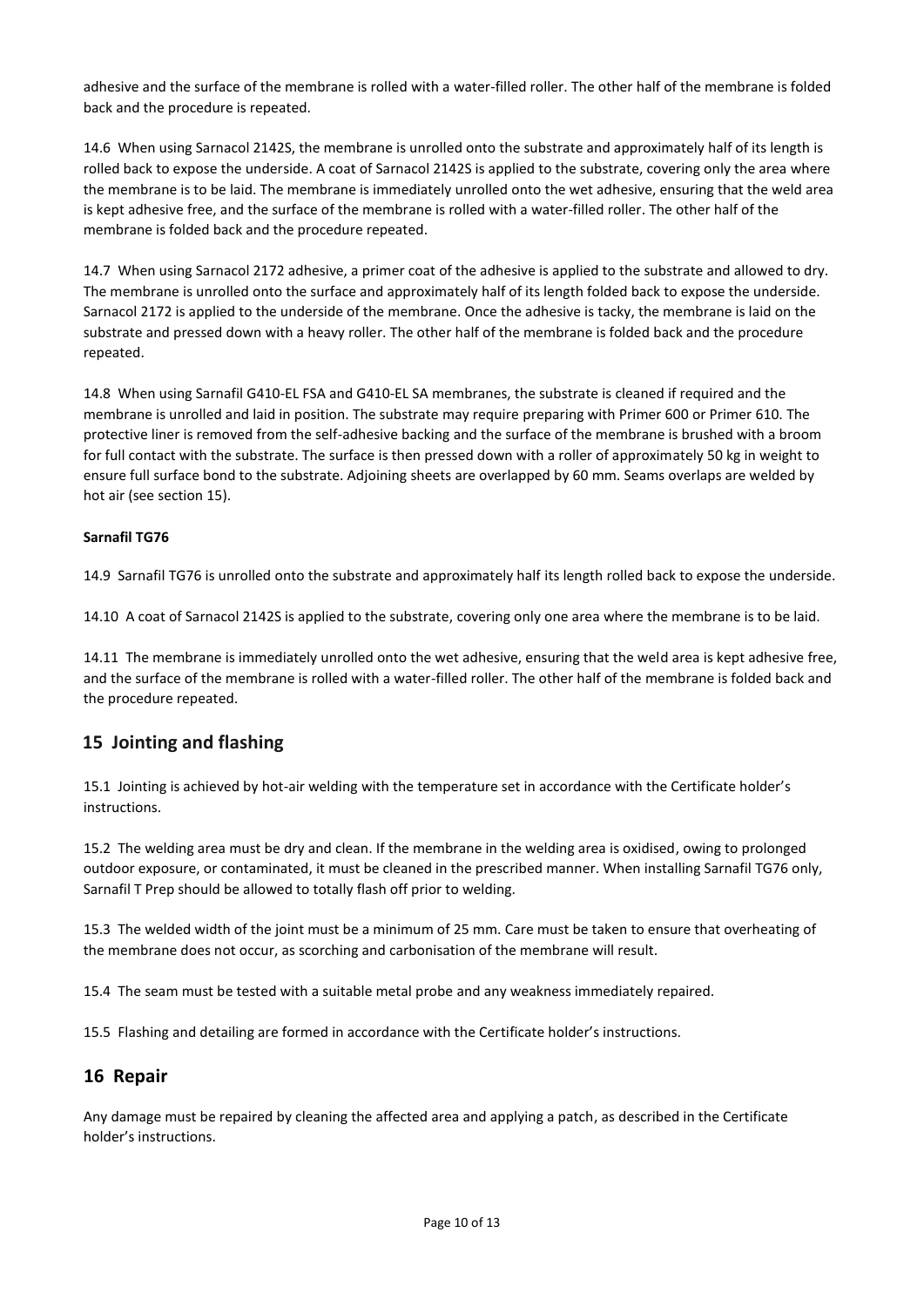## **17 Tests**

Tests were carried out and the results assessed to determine:

- on Sarnafil G410-EL series membranes
	- $-$  tensile strength\*
	- elongation at break\*
	- tear resistance
	- dimensional stability\*
	- heat ageing (56 days at 80°C) followed by tensile strength and elongation
	- UV ageing (500 light hours using UVB 313 lamps cycling 4 hours UV at 45°C and 4 hours condensation at 40°C) followed by tensile strength and elongation
	- apparent density
	- water vapour permeability
	- ash content
	- static indentation on hard and soft substrate\*
	- low temperature flexibility\*
	- thickness\*
	- resistance to root penetration\*
	- peel resistance of joints\*
	- shear resistance of joints\*
	- dynamic indentation on perlite board and expanded polystyrene\*
	- resistance to wind uplift
	- thermal shock
	- water vapour resistance
	- resistance to sliding at 90°C
	- resistance to water pressure (6 m head)
	- peel resistance when applied to chipboard, concrete, perlite and polyisocyanurate substrates (using Sarnacol 2170 adhesive applied to Sarnafil G410-12EL)
	- peel resistance from a concrete substrate without ageing, after 56 days heat ageing at 80°C and after 28 days water soak at 20°C (using Sarnacol 2170 adhesive)
	- resistance to cyclic movement
	- air pressure resistance of joints
	- tensile strength of welded joint after 28 days heat ageing at 80°C
	- tensile strength of welded joint (longitudinal and transverse) after 7 days water soak at 60°C
- on Sarnafil G410-18EL FSA
	- resistance to wind uplift
	- peel strength from concrete on controls and after 28 days ageing at 70°C
- on Sarnafil G410-15EL SA
	- resistance to wind uplift
	- peel strength from concrete on controls and after 28 days ageing at 70°C
- on Sarnafil TG76
	- tensile strength
	- elongation
	- dimensional stability
	- tear strength
	- static indentation on EPS and concrete
	- dynamic indentation on EPS and perlite board
	- water vapour permeability
	- water vapour resistance
	- resistance to cyclic movement
	- peel resistance
	- heat ageing (28 days at 80°C) followed by resistance to peel and resistance to cyclic movements (200 cycles)
	- water soak (28 days at 60°C) followed by resistance to peel.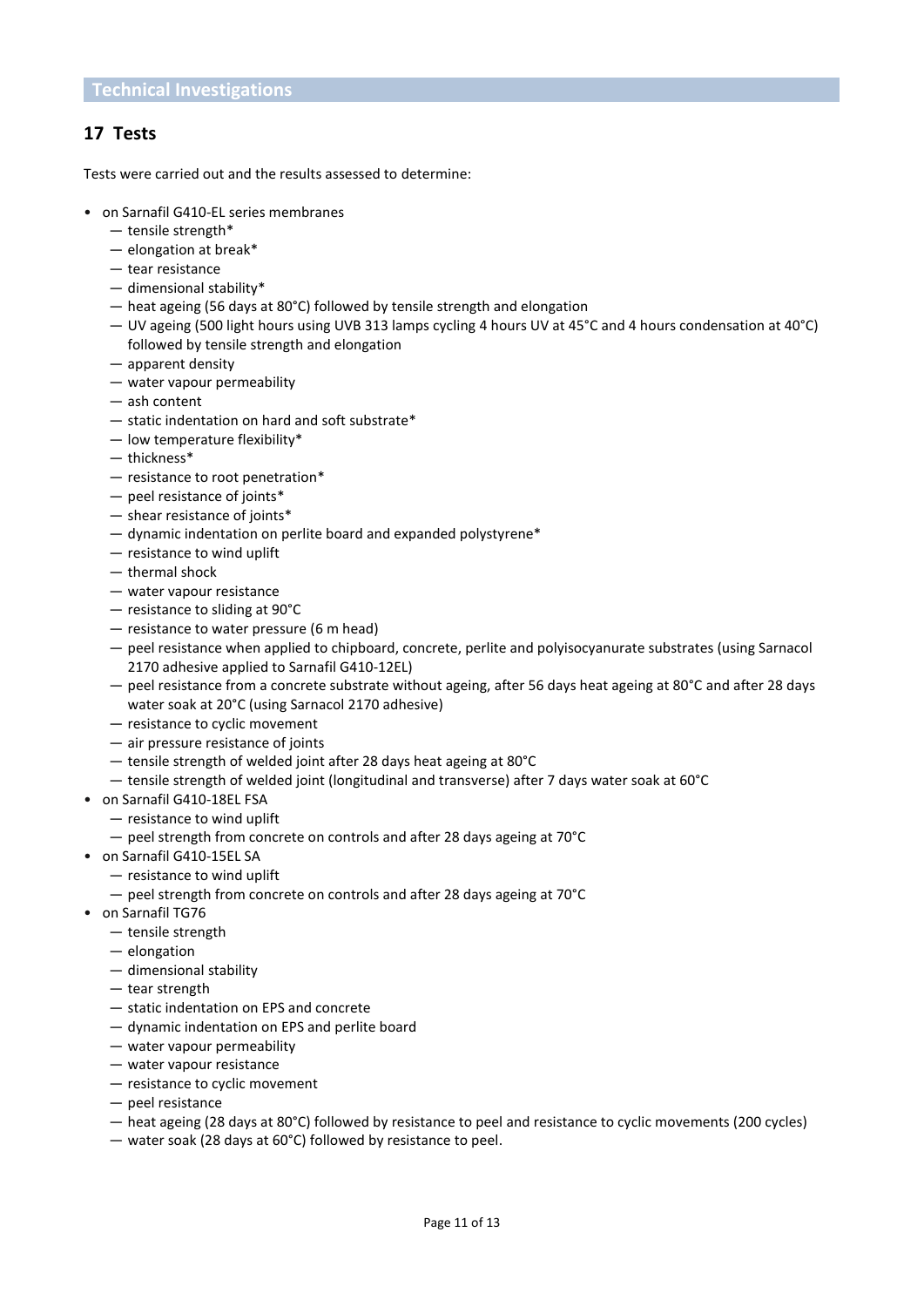## **18 Investigations**

18.1 Tests were conducted on a material of similar formulation to Sarnafil TG76 and the results were assessed for:

- tensile strength and elongation
- resistance to water pressure
- resistance to nail tear
- resistance to folding at low temperatures
- resistance to leakage at joints
- tensile strength of joints
- peel strength of joints.

18.2 The manufacturing process was evaluated, including the methods adopted for quality control, and details were obtained of the quality and composition of the materials used.

18.3 An evaluation was made of existing data on fire performance.

18.4 A survey of known users was carried out to assess the performance in use of the products.

18.5 A reassessment of the *Durability* statement for Sarnafil G410 was based on visits to existing sites in Switzerland and in the UK and the results of tests conducted on unaged, naturally aged and accelerated-aged material.

18.6 A reassessment of the *Durability* statement for Sarnafil TG76 was based on visits to existing sites in Europe and on the results of tests conducted on a material of similar formulation in both unaged and naturally aged conditions.

## **Bibliography**

BS 6229 : 2003 *Flat roofs with continuously supported coverings — Code of practice*

BS 8000-0 : 2014 *Workmanship on construction sites — Introduction and general principles*

BS 8000-4 : 1989 *Workmanship on building sites — Code of practice for waterproofing*

BS 8217 : 2005 *Reinforced bitumen membranes for roofing — Code of practice*

BS EN 13956 : 2012 *Flexible sheet for waterproofing — Plastic and rubber sheets for roof waterproofing — Definitions and characteristics*

EN ISO 9001 : 2008 *Quality management systems — Requirements*

EN ISO 14001 : 2004 *Environmental management systems — Requirements with guidance for use*

EN 13501-5 : 2005 + A1 : 2009 *Fire classification of construction products and building elements — Classification using data from external fire exposure to roofs tests*